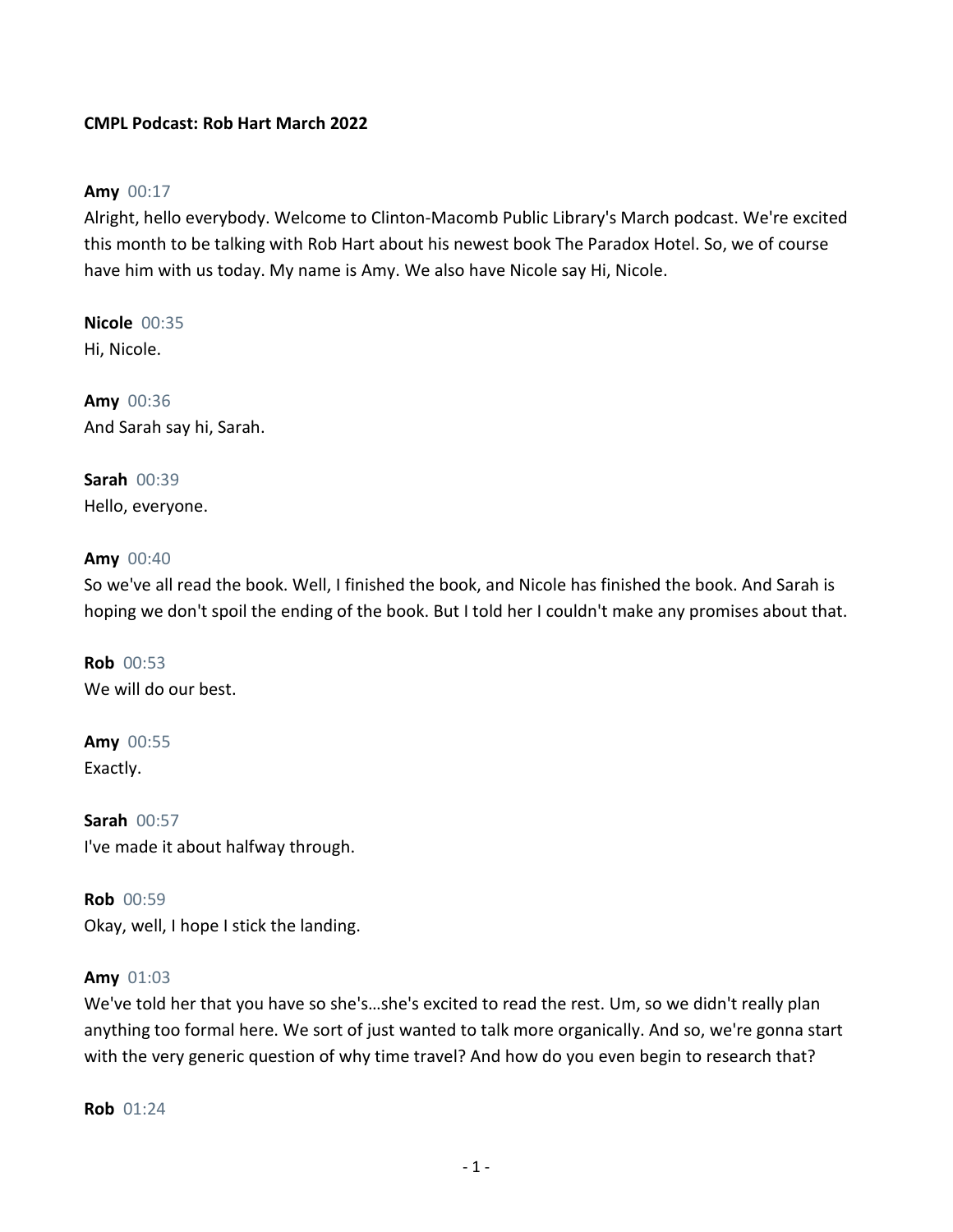Sure, sure. I will. First, real quick, I just want to thank you so much for having me. And just a warning for all listeners, my daughter might pop up at some point and ask a question. And that's okay.

#### **Amy** 01:34

I mean, legit, mine too. So...

## **Rob** 01:36

Yeah, go do. And on cue, there you are. I don't know. Maybe it's in your backpack. But why don't you go read for a bit? I'll get. Okay. How about the water on your bedside table? Oh, yeah. Okay, there we go. Yeah, I always, always, always loved time travel. It's such a great mechanic, because it's so weird, you can have so much fun with it. And, you know, the research element of it is interesting, because it's…it's all theoretical, it's none of its real. So, you really end up in a situation where no matter how much research you actually do, eventually, you just kind of throw your hands up, and you're like, I'm just gonna make it up. But I did read, you know, and I've always been really interested in quantum physics. You know, I've read like Stephen Hawking, you know, a couple of other authors in that field. And there were a few books I picked up in preparation of doing this, that were really interesting. And yeah, eventually just got completely overwhelmed by the concept.

#### **Amy** 02:36

That's fair. Even as I was reading the book, I actually listened to the audiobook version of it. And I was like, wait, did I miss something? Do I need to go back? And we have we jumped in time. So, it was it's, it makes it look very interesting, of course. So, it seems like when because you also wrote The Warehouse, which you were kind enough to come and talk to our book club about at one point.

# **Rob** 03:01

Yeah.

#### **Amy** 03:02

And so when you were talking to our book club about The Warehouse, you pointed out that Gibson I think his name was tells this whole false story about when he was younger, and he took his parents out to dinner, and he you know, and when I was reading The Warehouse that was like, Gibson's redeemable quality, that he had done this, and then you had informed us that it was a lie. And I was like, no! Were there any lies that we were told from the characters in this book that we may not have picked up on?

#### **Rob** 03:35

No, I don't think so. You know, this was such a different book, because The Warehouse, it was three point of view characters, and I was sort of playing them off each other. And it was about like, different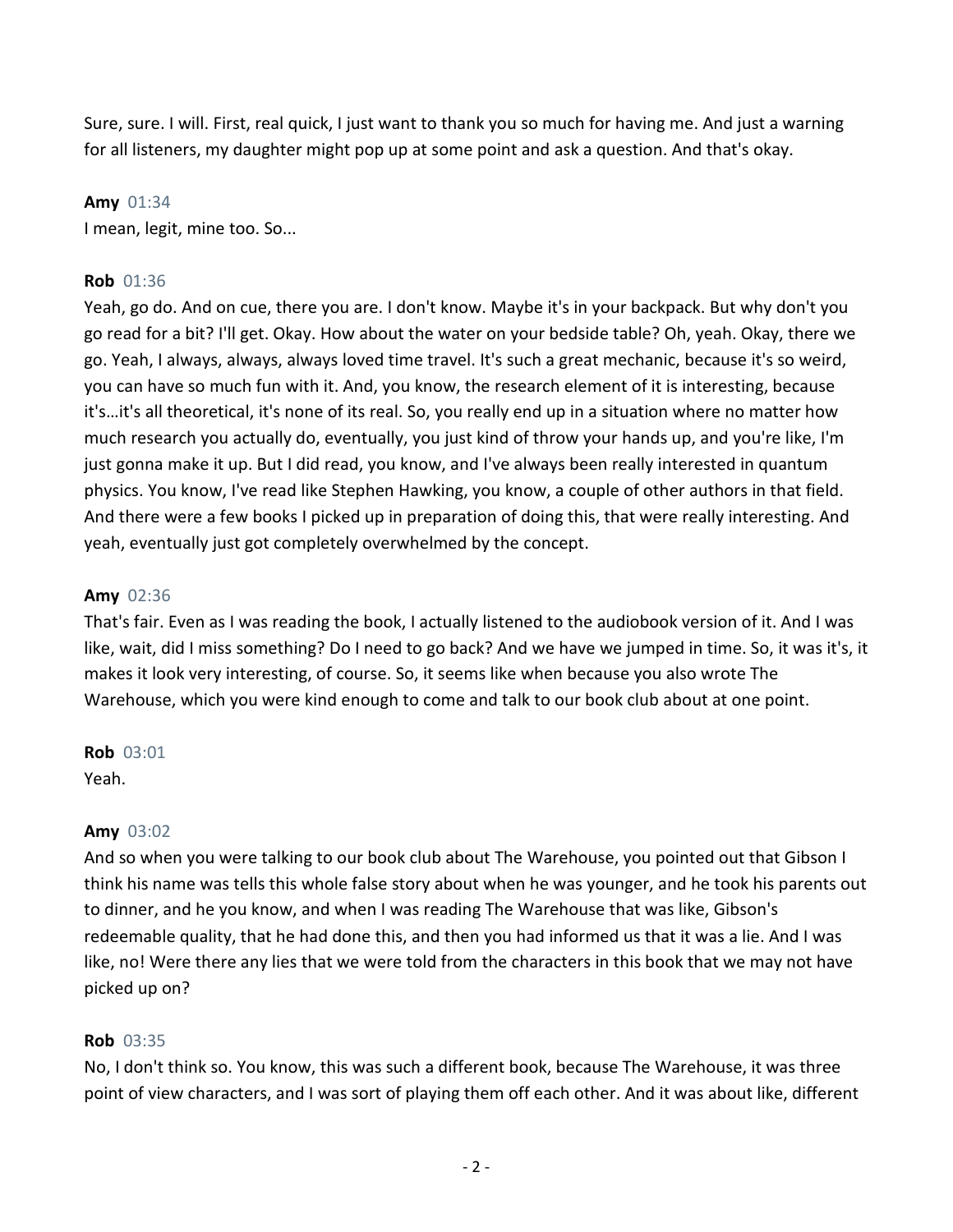perspectives. And Gibson in particular, was someone who was basically litigating his history and trying to justify everything he had done at that point. So, he was building his own legacy and his own myth. Whereas in this, it was solely focused on the main character, January, and…and she is an unreliable narrator in the sense that she is sort of slipping through time over the course of the story. So there, there are points where her perception is suddenly, you know, not in the current line of events in the book. So, you know, it was more just like, trying to build in this feeling of you're not always sure where she is, but without making it like completely confusing, which is something that me and my editor talked about a lot. Because initially, it was a lot more confusing, because I was just like, yeah, people will figure it out. He read it, and he was like, you need to fix a lot of this.

# **Sarah** 04:41

He told you that people would not figure it out?

#### **Rob** 04:43

Oh, yeah. No, and he's a really, really brilliant editor. He's such a smart guy. He did like the Martian and Ready Player One and he does Blake Crouches' stuff. You know, he's so good at it. And, yeah, you know, and that's the thing that's the challenge with a book like this is you really want to sort of have, you know you want to have your cake and eat it too, you want to do like a really fun, weird, twisty story, but you also want to tell the story that a reader is gonna, you know, be interested in and be able to follow. So, it's like, it's basically like, I'm trying to entertain myself and entertain another reader simultaneously. And it's…it's a fun balancing act, because I always want like, weird, crazy.

# **Amy** 05:22

Sure. So how long? Oh, I'm sorry. Go ahead.

#### **Sarah** 05:26

Yeah, so speaking of your, your unreliable main character, I was wondering how you came up with the concept of her and why you decided that your sole, you know, sole narrator would be a woman this time.

#### **Rob** 05:39

You know, it's weird. And this is where we get you and I've talked about this before, it's where we get into sort of, like the almost divine nature of the process. And that the…the through line of the book was like, I got this idea for a time travel hotel. And then I sort of found this comparison in space travel that where space travel is turning into like a tourism industry for the super-rich, and I'm like, oh, we invented time travel, that would totally happen. And then, you know, just like space travel is now being privatized. You know, I could see time travel being privatized, and all these pieces were kind of coming together. And, you know, it was a lot of that passive work of the process of just like, turning it over my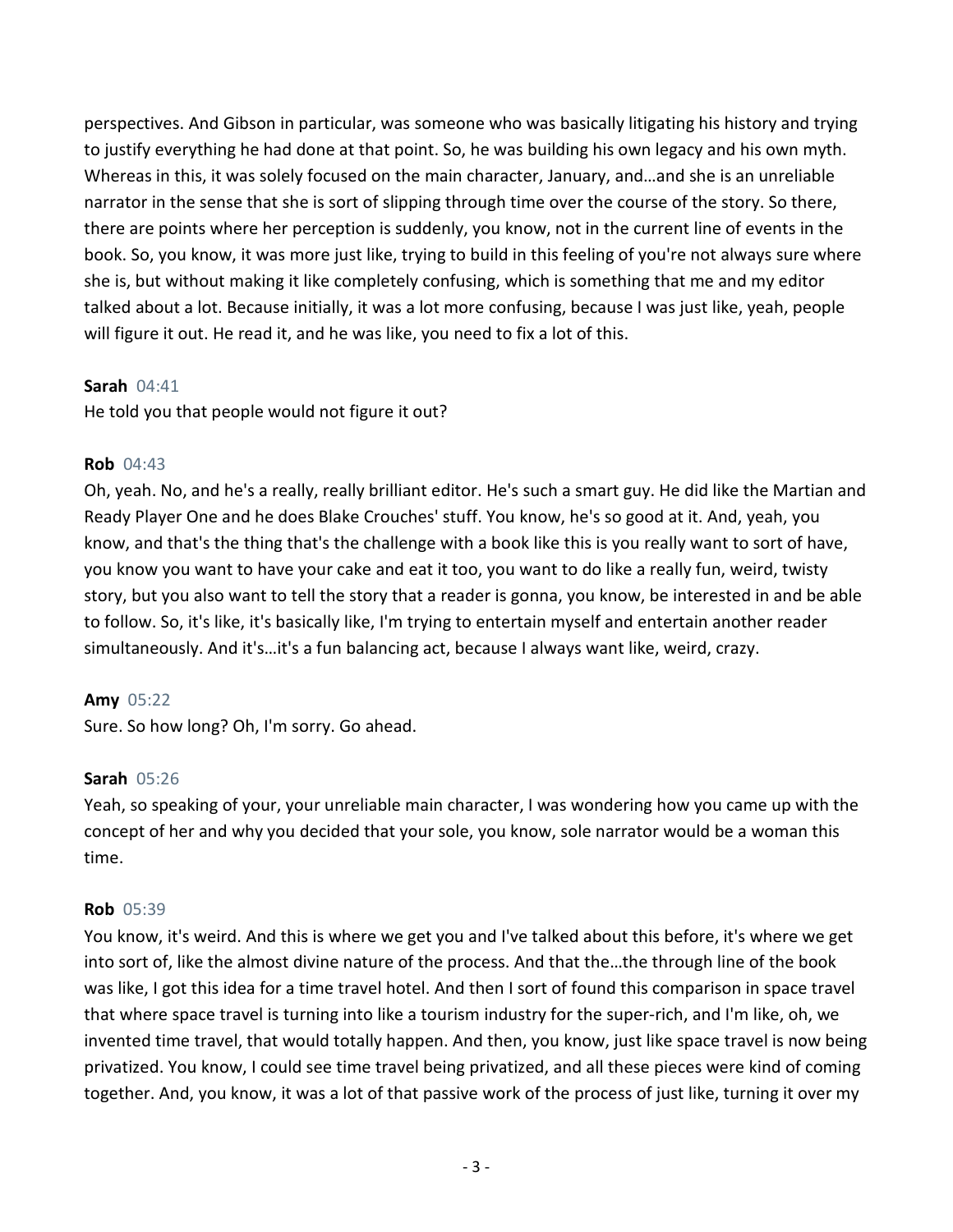head. And then just one day kind of got this image of this woman walking off an elevator and she was wearing a big boho hat and she was really angry and really sad. And I was like, oh, that's my that's my narrator. You know, and, and within that, I really enjoy, you know, I've never written an entire book from a woman's point of view before. And I also kind of liked that, you know, she's sort of a she's got like, kind of like this hard boiled voice you know, she's, she's a former time enforcement agent. She's a current house detective. And I feel like those characters are always like big burly dudes. And…and I was like, you know what? No, like, I feel like it would be more interesting doing this like as the point of view from a woman. Not to say that there aren't great women PIs, you know, like Roxanne Wiry. Kristin LaBianca's books, like, immediately jumps to mind. Like she's like a gold standard. But um, yeah, it was it was partially just, she kind of appeared to me. And partially, I really enjoyed the challenge of doing it.

# **Amy** 07:18

Who do you like better January from this book, who's the narrator that we're talking about or Zinnia from The Warehouse who was also a great female character that you wrote?

# **Rob** 07:29

See, that's tough for me, because, you know, part of me, part of me is always gonna have a sweet spot for Zinnia because that that was the first female point of view I ever wrote. And I loved her so much. And but then there's the part of me that liked Paradox is the most recent one. So that's the one that's like most on my mind. But it was funny, I, I don't really get in the habit of rereading my stuff. Because then I just kind of just see what I would have done differently. And I get annoyed at myself. But as part of the promotional run up for a Paradox, my publisher had me go into Goodreads. And I did this thing called author notes where I went into Warehouse and left like notes on the book. So, they'll appear to people who are reading it. And…and it wasn't like doing a close read of the book, but I was kind of skimming it like because I kind of knew like where I wanted to put notes and the things I wanted to do and like rereading some is any a section sounds like oh, man, yeah, she was fun, fun character, you know.

**Amy** 08:26 I loved her as well.

**Rob** 08:28 Yeah, it was it was definitely a good time. I miss her.

**Amy** 08:32 That's fair. **Nicole** 08:34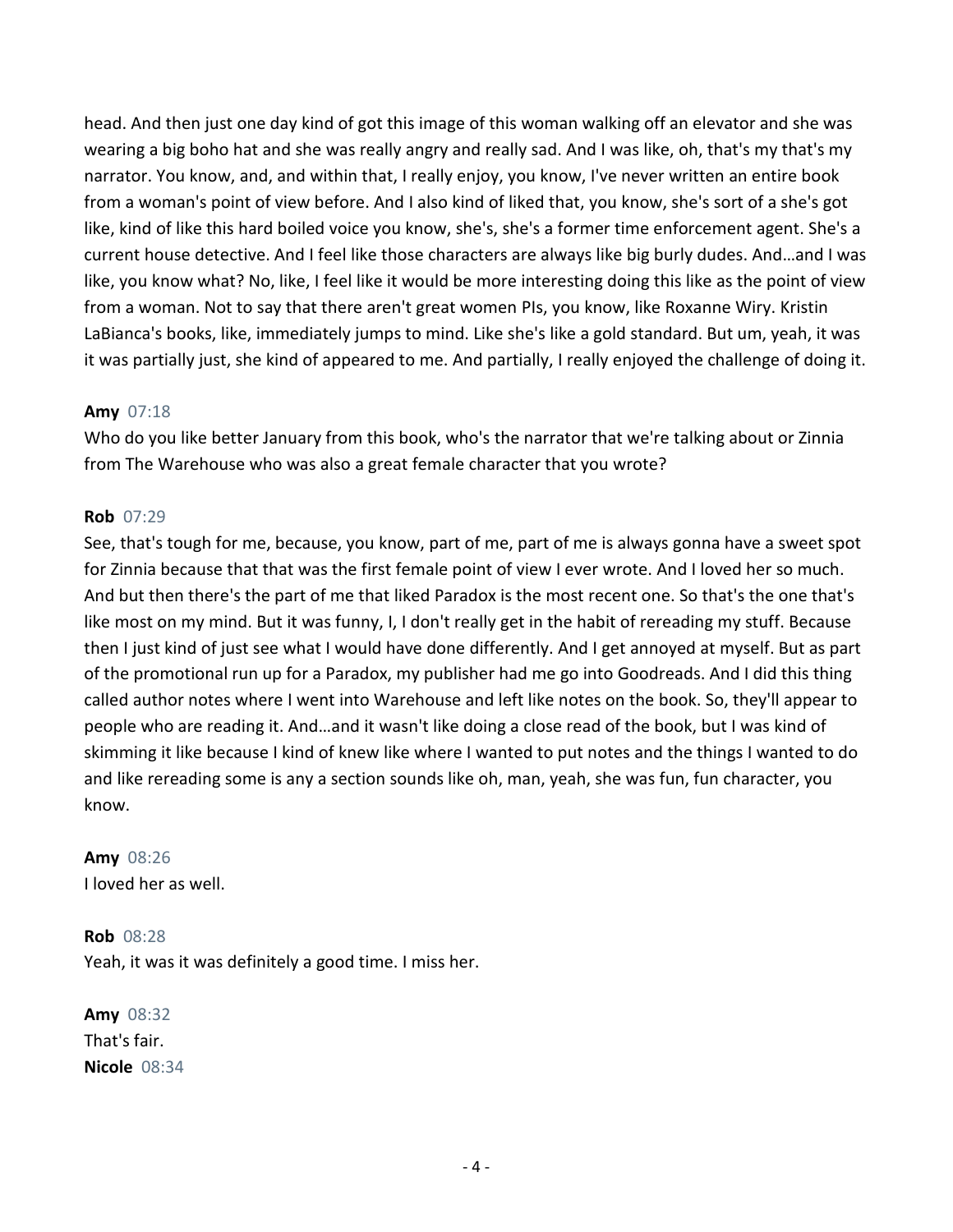I feel bad saying this. I haven't actually read The Warehouse yet. So, I have to go ahead and say, without a doubt, January's the better one.

#### **Rob** 08:44

That is fair. You can only use the evidence you have.

#### **Nicole** 08:51

I just I loved her. I love that sort of just moody dumb shoes, sort of just antihero character. And there's a part I'm not going to tell you Sarah. I'm not gonna spoil this for you. But there is a part near the end, where you learn something about her that he or she learned something about? I know! And for a second, you believe that she's the bad guy. Just for a second just for a second. And it broke my heart. It really did. Because as…as moody as she is, and the way she treats other people because of her own sadness is maybe not the best way. But you still get so into her head and you just want…want her to be the hero. So, I vote for her.

#### **Amy** 09:41

It's hard Sarah because you haven't finished.

#### **Rob** 09:45

Well, I mean, we wouldn't want to give away the ending anyway, because there's lots of people out there whoever.

#### **Amy** 09:50

Absolutely true.

#### **Rob** 09:51

But yeah, you know, God, I January was so much fun to write because, you know, every book is like me working through something thing and, you know, this is a book where I was working through, you know, the difficulty of facing yourself and, and how hard it is to kind of like take a self-assessment and admit things to yourself. And, you know, I really and so January is a character who she lost someone that she loved very deeply. And that loss is really sort of metastasized. And, you know, I and I found this concept called complicated grief, where it's when your grief is so strong that you…you can't even accept that the person has gone where you expect them to walk back into the room where you know it where you really vigorously push people away, and you're just generally hard to deal with. And, you know, it was kind of a tough balancing act, because she really can be a jerk, especially in the beginning. And that's really fun to write. But it's not always fun to read. And so, you know, not only is it finding the right balance, but it's then sort of making sure the reader understands why she is the way she is.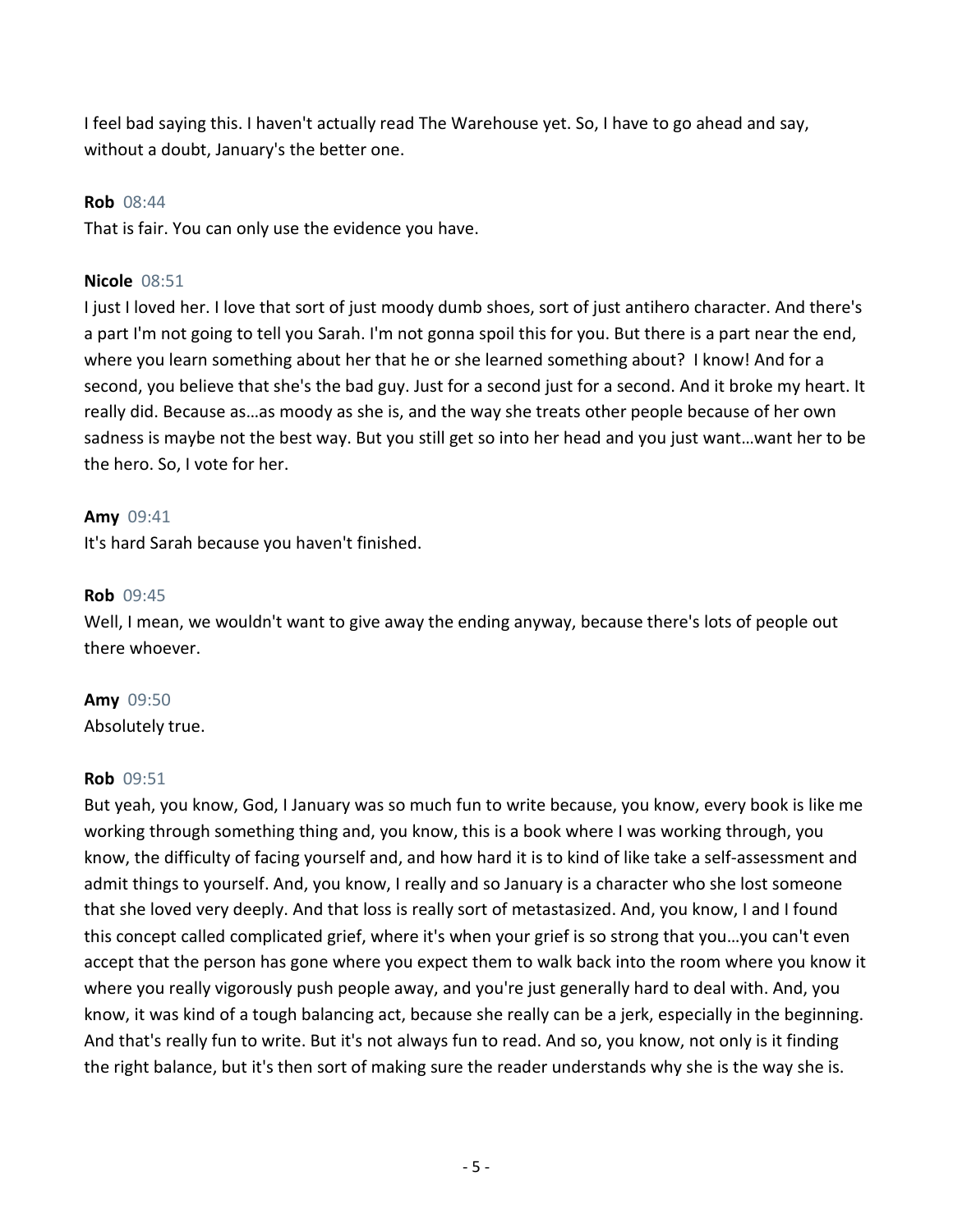### **Amy** 10:56

Yeah, she has a line towards the end after a tragic event where I literally was like, oh, my gosh, she said it like she, she's she said that to them. And then I was like, for a brief second, I was like, do I still like this woman? And then I concluded that I do. But…but yeah, she's, she's a tough, tough person, for sure.

#### **Rob** 11:19

Oh, yeah. Yeah. Um, but yeah, God, I love her to death. It's funny, where, um, so the book is being developed for TV. And we just finished the pilot script is really, really brilliant writer named <unintelligeible over chatter>. Thank you. So, we're now getting into conversations about like, who they might be interested in pursuing to play January, which is just the most exciting thing in the world, you know, because there are a lot of actresses who could really kill it at this role. And it would just be really fun to see that.

#### **Amy** 11:50

Do you picture when you're writing a character? Do you picture a certain person who might play them on screen? Or does that not even really enter into your thoughts?

#### **Rob** 11:59

I don't really think about it. You know, I think when I'm doing the writing process itself, like I might pull like traits and characteristics from other people, but for the most part, I want it to be, you know, to not feel tied to something. And then it turns into a fun game afterward when it's like, you know, starting to like brainstorm like, alright, like, who's…who's gonna do the voice of the robot? Like, that's an important question.

#### **Amy** 12:22

I loved the drone. Was it Ruby? It was Ruby, right? Yeah, I Ruby was one of my favorite characters.

#### **Rob** 12:32

I almost felt like I was cheating because it's like, you can never go wrong with a quippy robot assistant.

#### **Amy** 12:40

I loved her.

#### **Nicole** 12:41

What female actress? What actress is the Stephen Merchant equivalent?

**Rob** 12:49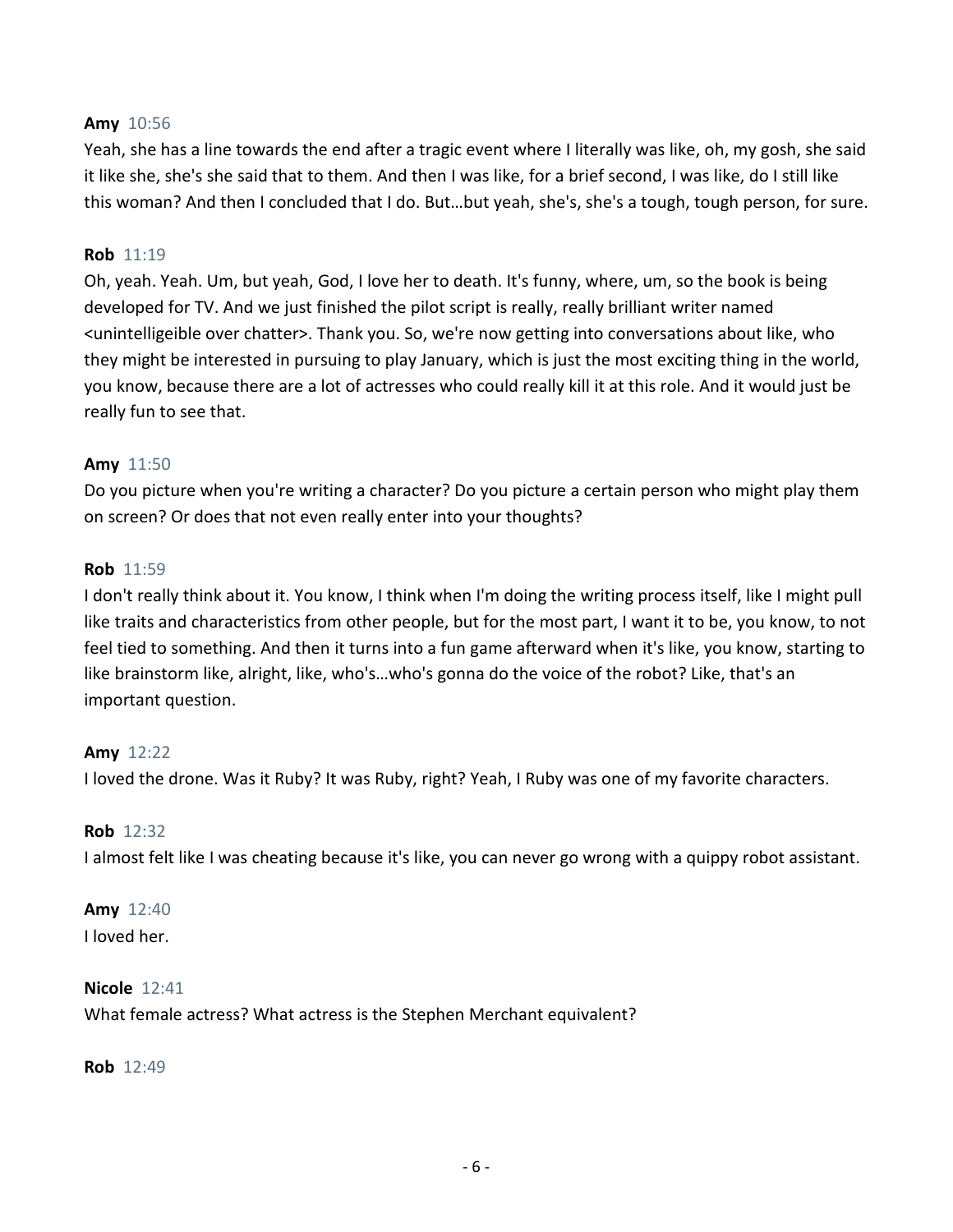Yeah. No, I will. You know, I wanted to, it's got to be a New Zealand actor. Because I made the robot have a New Zealand accent because I was like, well, what's the funniest accent? And I say this with a great deal of love and affection. It's the New Zealand accent. So yeah

# **Amy** 13:07

I listened to this on audio book that the…the, the reader did in New Zealand accent

**Rob** 13:13 Really?

**Amy** 13:14 Yeah.

**Rob** 13:15 Oh, wow.

**Amy** 13:16 At least that's what I interpreted it to be.

# **Rob** 13:19

I'm gonna have to I might actually have to listen to one of my audiobooks. Now I have I have such a problem with them. Because it's like, an Emily Zellor who does. She did The Warehouse. And she…she did Paradox. I was so happy she came back. She's so talented. But the thing is, is like, I have a really hard time listening to the audiobook because like, it's my words and someone else's speaking them. And it sounds different in my head. And I'm not and I know other authors who say the same thing. They can't listen to recordings of their work, because they're like, that's not my voice. This is not okay. You know, it's like, vaguely unsettling.

# **Amy** 13:52

That's fair. I mean, imagine if, imagine if they place emphasis somewhere where you're like, no, that's not the emphasis of that line of dialogue or something. Even something like that could get annoying.

# **Rob** 14:04

Yeah, you know, I don't know. I don't know. Cuz on one hand, like, so, my girlfriend is an actress. And she like we sat one night with the pilot script. And she did basically a cold read of it, where I read all the directions, she read the dialogue. And, and it was really cool, because some of the lines in the pilot were lifted from the book and it was cool to hear how she interpreted that, but it's like, it's something about the narrative of the book that's just like weird.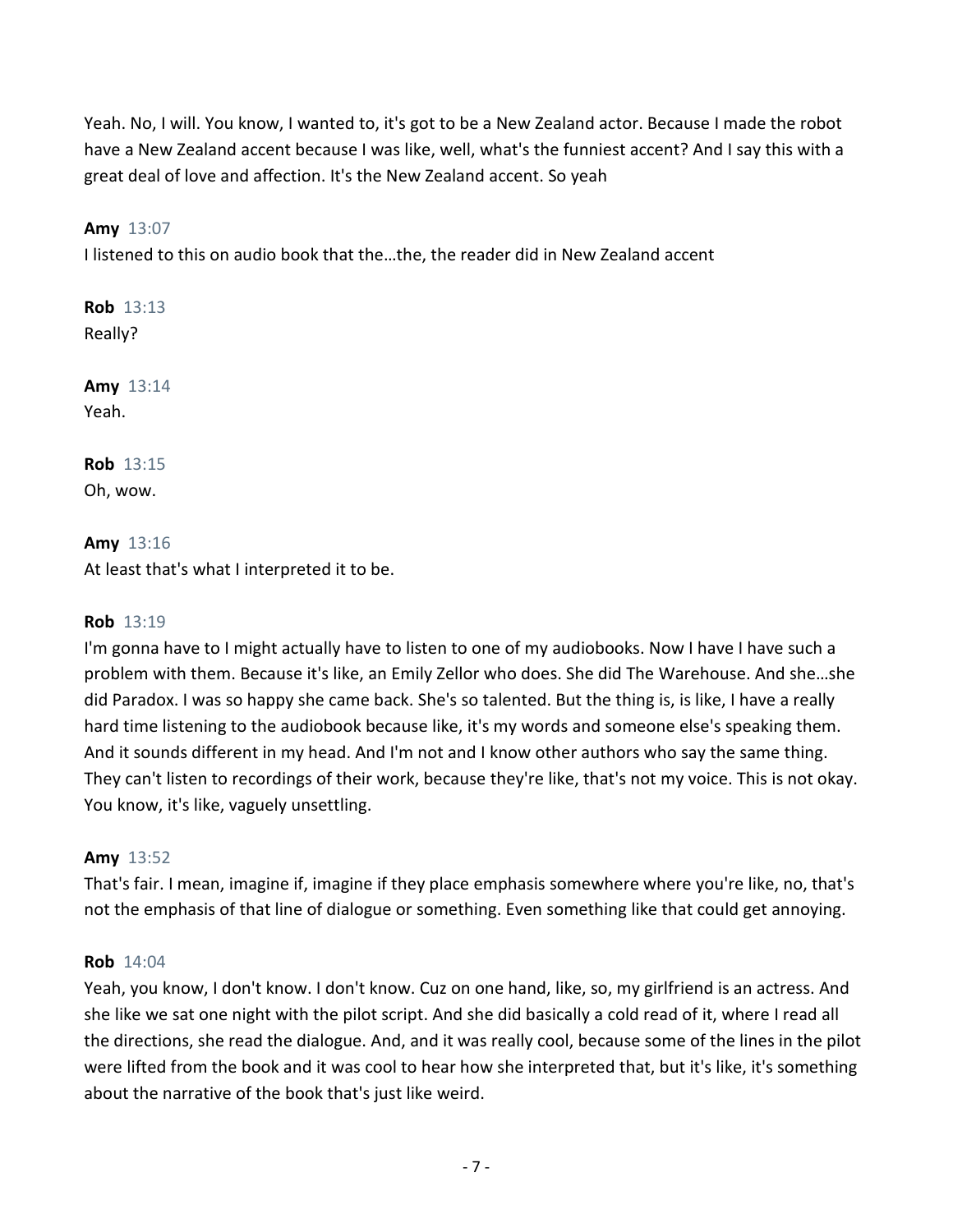## **Amy** 14:28

Fair enough. So, we were talking about, like random lines in the book that we found interesting and I don't want to use the term Easter egg but like, why raptors? Is it a nod to Jurassic Park? Is it because we all know what a raptor is because we all saw Jurassic Park at one point or...

# **Rob** 14:47

I think so yeah, well, you know, you know, the thing is…is like it's got to be a small enough dinosaur that you can justify having in a hotel but like not completely destroy the hotel like a T Rex would have been too much.

# **Amy** 14:57

Sure.

# **Rob** 14:58

And…and yeah, you know, and I didn't even and make a Jurassic Park reference because I feel like he can't not do it at that point. But um, yeah, that that was that was such a fun conversation because when I pitched this book to my agent, I was like, okay, so I'm gonna write this book, it's gonna have robots, it's gonna have dinosaurs. It's gonna have time travel, but it's really going to be like a meditation on grief. And he was like, what are you talking about? Don't write that book. Please don't write that book. Like, no, no, no, it's fine. It's fine. I can pull it off. And and he did not believe me. So, I went and I did it. And…and he read it. And he was like, well, okay, I was wrong. But yeah, like, I just, I just got this image in my head of like, Velociraptor stalking a hotel. And I'm like, yeah, yeah, I gotta put that in the book.

# **Amy** 15:41

I gotta imagine anyone who's listening to this right now and has not read the book. And it's like, dinosaur what, what is happening in this description?

#### **Rob** 15:50

It's a weird book. But you know, it's, it's funny, because it's like, there are fun elements that I can go around about and be like, Oh, it's robots and dinosaurs and time travel. But it's also I mean, for me, I think it's the most like, earnest thing I've ever written. And so, I'm really, really proud of a lot of things that came across in the ending. And, you know, I'm interested to revisit this book, at some point, once I have a little distance from it, you know, because like, now I'm like, so sort of deep and like talking about it and analyzing it that like, my brain is kind of like a big bowl of like, pudding right now. But there, it's gonna be fun to look at this. Or also, like, you know, if the TV show goes forward, just to like, revisit it from a sense of like, how other people are interpreting it.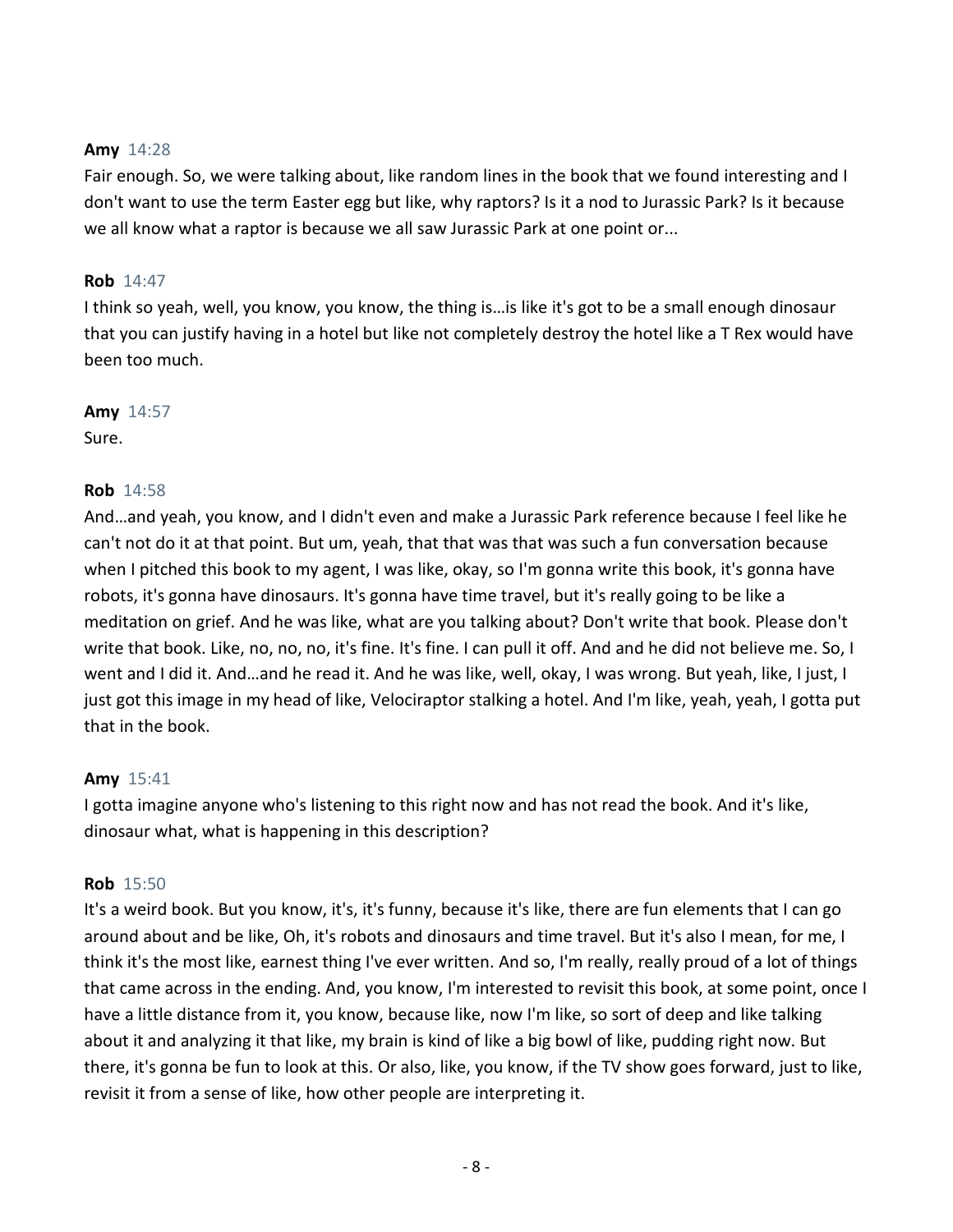## **Sarah** 16:34

Well, so speaking of Easter eggs, I did read that the Goodreads comm...commentary that you made and you mentioned that you had named dropped Margaret Atwood in The Warehouse.

# **Rob** 16:45

Yeah.

# **Sarah** 16:45

And you were putting in a reference in Paradox Hotel. So, at that point, I started reading this book, looking for that reference. I assume that you naming the…the wing Atwood is your reference to Margaret, the other wing was Butler at is that for Octavia Butler?

# **Rob** 17:01

Yes, it was. So yeah, that was, and it didn't really kind of like, it wasn't overt in the book. And I guess I think it used to be a little bit more overt but things had to move around a change a bit. But like, you know, one of the ideas in the book is that this woman invents time travel, and they still named the time port after Albert Einstein, because, you know, like, the government would absolutely do that. 100% You know, so, I figured like, the woman who designed the hotel, who worked with the woman who invented time travel would say like, you know, what, fine, we're just naming everything in the hotel after women. And so that's why it's like the Margaret Atwood wing, the Octavia Butler wing and then there was the, I cannot believe the Ava Loveless ballroom, you know, like, just like, and then she was she wasn't a writer, she was a scientist, but, you know, just this idea of like them trying to, like claim some agency after, you know, it was basically taken from them.

# **Sarah** 17:57

Yeah, I liked all those references. So thank you.

# **Rob** 18:01

Yeah, it was one day, one day, I'm gonna meet Margaret Atwood, and be like, I have made references to you in many of my books, that she's gonna be like, who are you?

# **Amy** 18:12

Maybe she'll say, I know, I've read them all.

# **Rob** 18:16

That would be really cool.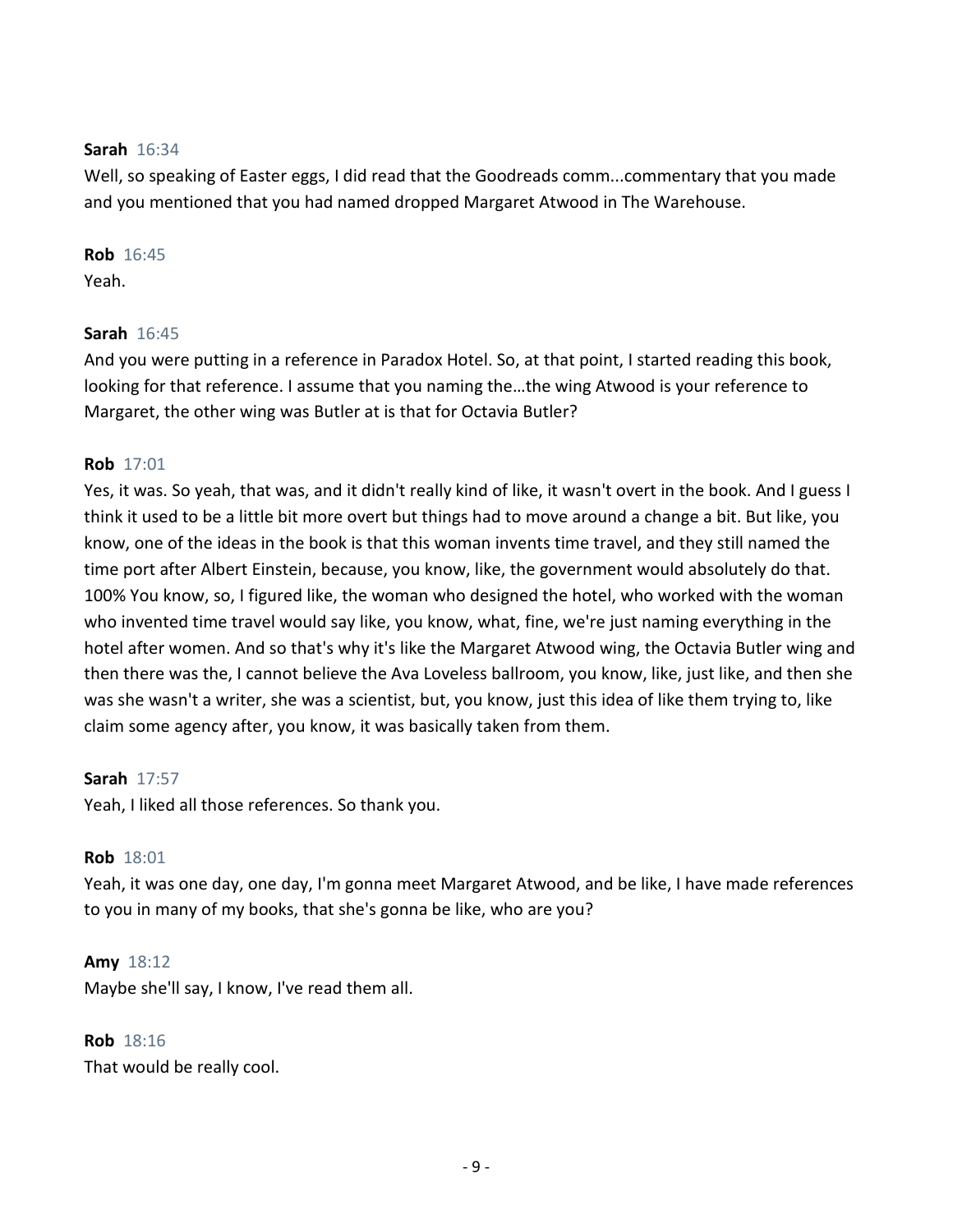# **Nicole** 18:17

I'm here to get my book signed. That's what she'll say.

#### **Rob** 18:20

Yeah, that's…that's so weird. Like, I remember when, um, when Stephen King tweeted about The Warehouse. That was like, my buddy texts. Like I was coming to the gym. I my buddy sent me a text. He's like, you have to get on Twitter now. And I'm like, what did I do this time? Before? And I see the tweet from Stephen King. And I'm like, wow, like, we didn't even send it to him. He just like must have picked it up in a bookstore.

**Amy** 18:42

That's awesome.

#### **Rob** 18:42

Like, that's trippy when, like people you admire, for like most of your writing career, start reading your stuff. And it's like, oh, I hope they like it.

#### **Amy** 18:54

So speaking of Twitter, at one point, you posted a picture of the hotel that you use as inspiration.

**Rob** 19:01 Yes.

**Amy** 19:02 And I commented that it immediately made me think of The Shining.

**Rob** 19:06 Yeah.

#### **Amy** 19:06

And then, and then there's a line in the book that says something like, I'm not going to get it exactly right. But there's nothing scarier than a little girl with dark hair hanging in her face or something like that. Is that a nod to The Shining?

#### **Rob** 19:19

Actually, no, that's just sort of like my constant fear of like, like Japanese horror movies, like The Ring and stuff. I'll tell you a really funny story real quick. So, I used to work in a bookstore, I was running a publishing company out of the basement, and there was like, and also in the basement, there was the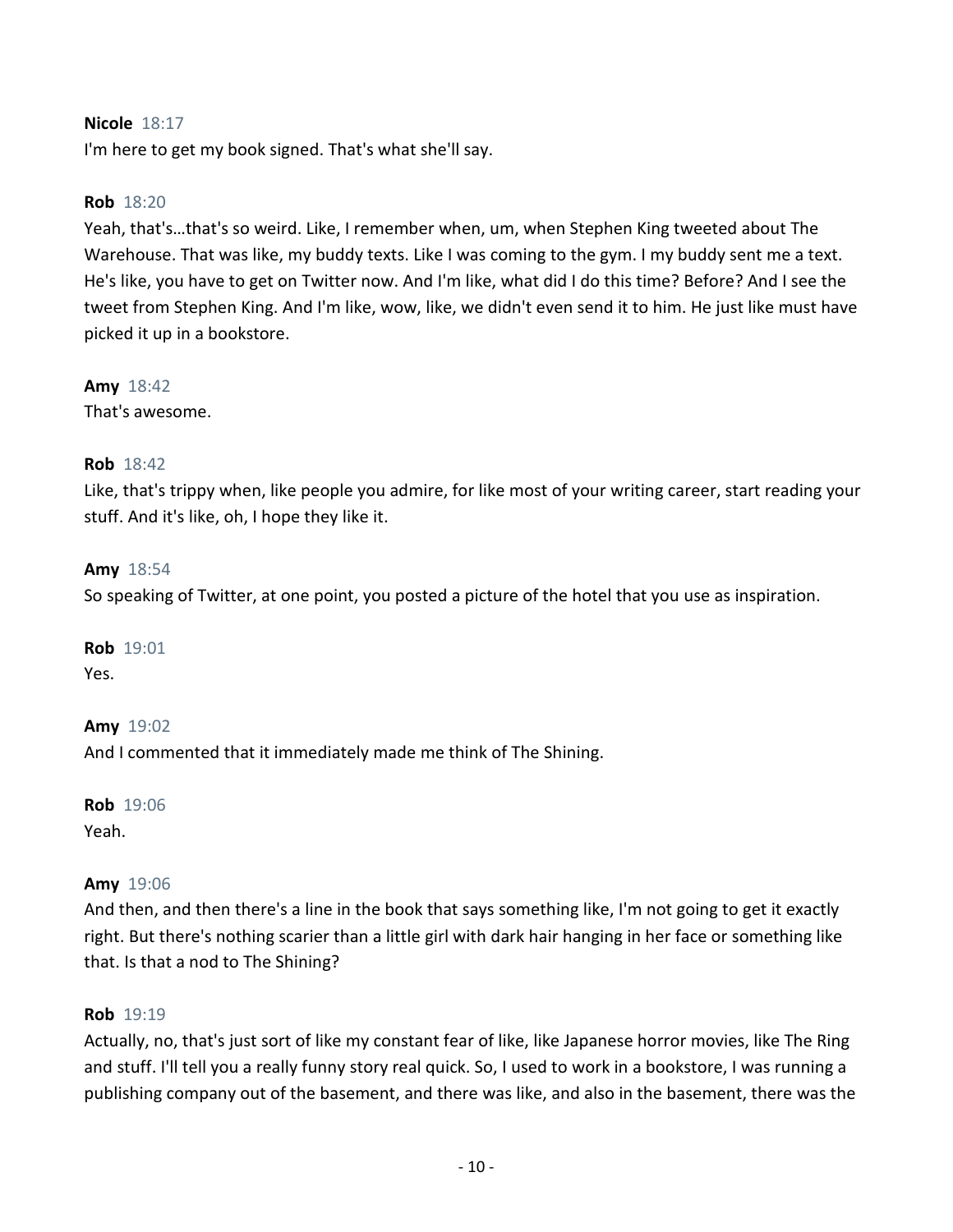storage room for the apartment building over it. And there was this creepy stairwell living upstairs and one day I'm walking up the stairwell and there was this girl who had to be like maybe nine or 10. And she was like she was tenant to one of the families like she lived in one of the families in the building. And she must have been in the storage area. So, I'm going up the stairs. She was coming up behind me and she tripped. And I turn around and there this little girl on her on the stairs on her hands with their hair in front of her face, like kind of yelling, and I just scream like scream, scream. And then like she screams because she's like, why is this grown man screaming at me? And then I'm like, I'm screaming at a 10-year-old girl in a stairwell, I gotta go. And I just ran, and she was okay. But like, you know, it's actually it's more of a nod to that moment than anything, because I don't think I've ever been so scared my life. And I felt so bad.

**Amy** 20:31

That's funny.

**Rob** 20:31 But…but…but creepy kids are creepy.

# **Amy** 20:35

So, the librarian in all of us have had this conversation about your book. It's one of the first meant one of the first it's one of the only real hybrids like, is it in sci fi? Is it in mystery? Like, where would you expect to find this book on a library shelf?

# **Rob** 20:55

I don't know. I don't know. I guess like my, my whole thing now is just making your job harder. It's weird because I've like, I've gone into Barnes and Noble, like different Barnes and Nobles, different bookstores, and I found my books in sci fi in in mystery and thriller on just on the general literature shelf. Like, I don't know, the genre stuff is weird to me, because it's like, you know, I'm less interested in trying to conform to genre, like, I love the idea of like mashing up different things. And it does sort of like, I feel like it does kind of hurt me a little bit sometimes, because I've got my foot in two streams, you know, instead of like being like strictly one and easy to categorize. You know, sometimes like they can get lost in the shuffle. Because people are like, well, is it a mystery? No, not really. It's sci fi. Then the…the sci fi people are like, well, it's more of a thriller. So, it turns into like a weird back and forth.

#### **Amy** 21:50

Well, we just put you in fiction, because we can't go wrong.

**Rob** 21:54 Yeah.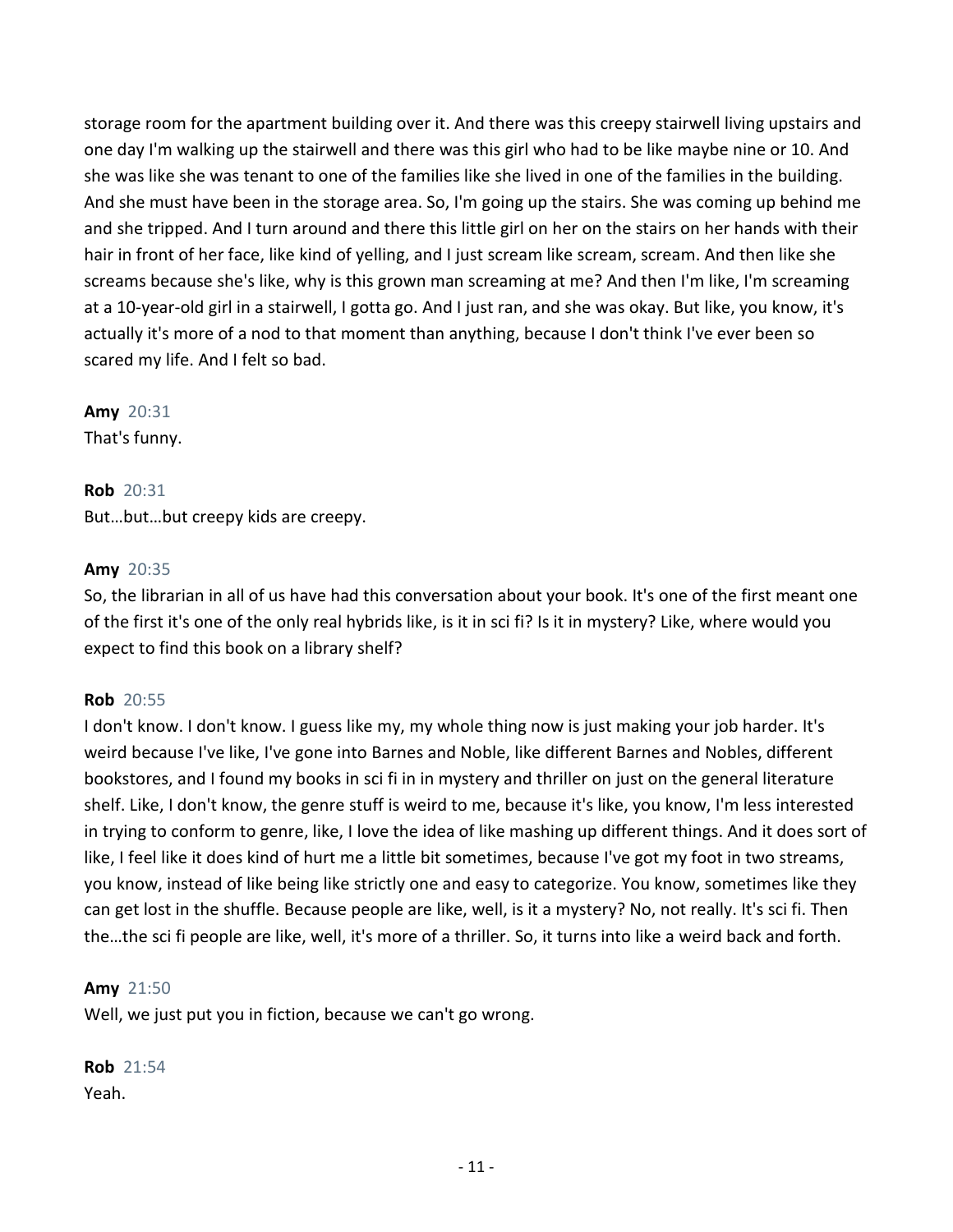# **Nicole** 21:56

Which, honestly, we were talking about it and the reasoning for that, is that, where are people gonna go? You know, and if they're looking for you, they're gonna look for The Warehouse first, which is soundly in fiction. So that's where we put you. But really, at this point, it is you and Sarah Gailey. <unintelligible>

# **Rob** 22:15

Cool. That that is good company to be keeping.

# **Amy** 22:20

Absolutely. Absolutely. Well, I don't want to take too much more of your time. Do we have any any other questions for him, ladies?

**Nicole** 22:28 I do.

**Rob** 22:29 Okay, cool.

#### **Nicole** 22:30

The big thing that I wanted to ask. So, January is against the idea of meddling with time for good reasons, when it's her job, as she is tasked with making sure that time does not get meddled with, but also I think an a more like metaphorical level. In order to deal with her grief, she has to be very strong about not thinking that it's possible to go back and save her loved one, you know, she has to live with that. But is that your opinion is that, like, if you could go back in time and stop climate change? Or stop the Titanic from sinking? Is that something that you would do? Or do you believe that that's immoral?

#### **Rob** 23:19

You know, see that? See? That's an interesting question. Because I think you can look at it from two sides. You know, like, if I if I'm looking at it from within the world of the book, then I wouldn't do it because the worlds that the book very clearly establishes, like if you go back and make big changes, like we are all in a lot of trouble. And that was a fun conflict to create with January where she's, she's like the ace time cop who can't go back and save her dead girlfriend, you know, and so she's literally she spends all of her time like 15 minutes away from a device that would let her get this person back. And it's just not gonna happen and she has to and to her, it's like, you know, if I got to play by the rules, so does everyone else I'm not giving an inch on this. You know, if you were to look at it in a broader sense, like outside of the world that I made up, like, would I go back and change things like I mean, you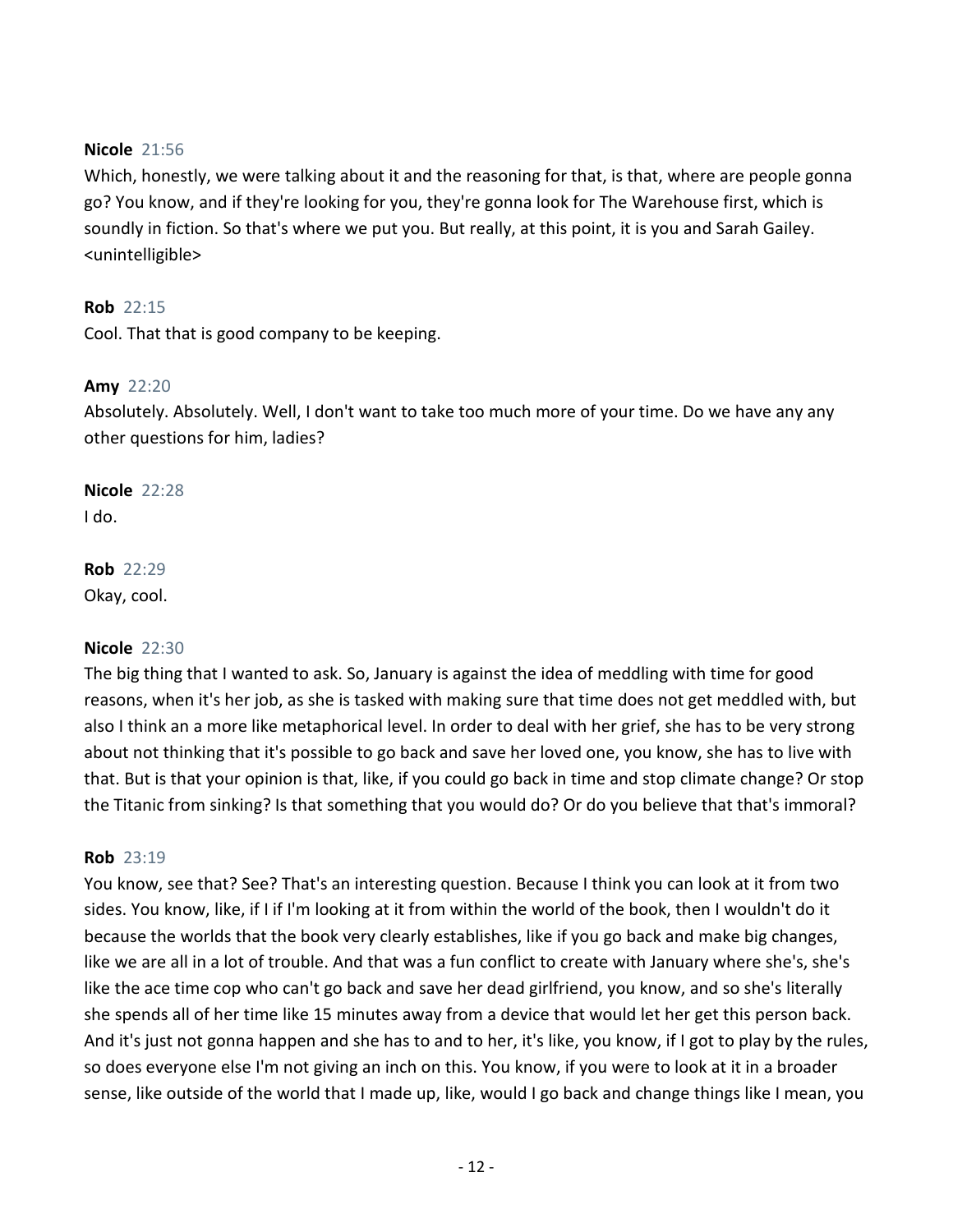know, I would think that this is a really, really interesting question. I really love this you know, on a personal level, you know, looking back at like mistakes that I've made in my past, you know, would it be nice to go back and change some of them and do them better? Like sure, you know, but I'm also pretty happy with where I am as a person so I feel like those mistakes got me to where I am and then changing that might not be great. You know, or you know, you look at it like if you had the opportunity to go back and stop the Holocaust would you stop the Holocaust? I feel like that should be an easy answer like yes that's a terrible thing. You know, but then weighing that against like what that could mean for the world like, you know, is the timeline going to try to like course correct. Is nothing going to happen is something worse going to happen? It's…it's such a weird, weird conversation, this is a conversation that you and I should have like, with like a bunch of snacks and a bottle of wine and like six hours, because

## **Nicole** 25:09 I'm in!

# **Rob** 25:09

Yeah, cuz that that is the best I can that like it's, it's a really, really fun discussion, you know, because it's like, it's also because you're playing in such a weird theoretical place because like, maybe you can just go back and do maybe it's like a multiverse thing. Like, you can go back and change things and explore a different branch of reality and not hurt this one. Yeah, yeah, my sci fi brain is starting to like fire on all cylinders.

# **Nicole** 25:35

Good, we're getting a sequel. I love it.

# **Rob** 25:37

I actually, I do have an idea for a sequel. And I've been dead set against writing sequels for like for a while now. Because like, I because I wrote a series, I wrote a five-book series, and I loved it. But, you know, it's a lot to keep track of. And after a while, it feels like you're inviting people to a Tupperware party, you know, and then I got, and then I was like, not gonna write big books that I'm just gonna make this big sandbox full of cool toys. I'm just gonna blow it up at the end and walk away and go do something else. And then, you know, partly because the TV guy, the guy who's writing the pilot was like, you know, we're going to be trying to sell this soon, it might not be a bad idea to have a second season idea in our pockets. And even that, I was like, yeah, but I don't have an idea. And it's sort of like, I don't know, if you're familiar with Doctor Who. It's the Doctor Who problem. It's like, the end of every season of Doctor Who it's like, oh, no, the timeline is gonna be destroyed. And you can only do that so many times before. It's kind of like, you know, okay, guys find something else. And then, like, maybe two months ago, I just got smacked upside the head with an idea that I was like, oh, my God, oh, my